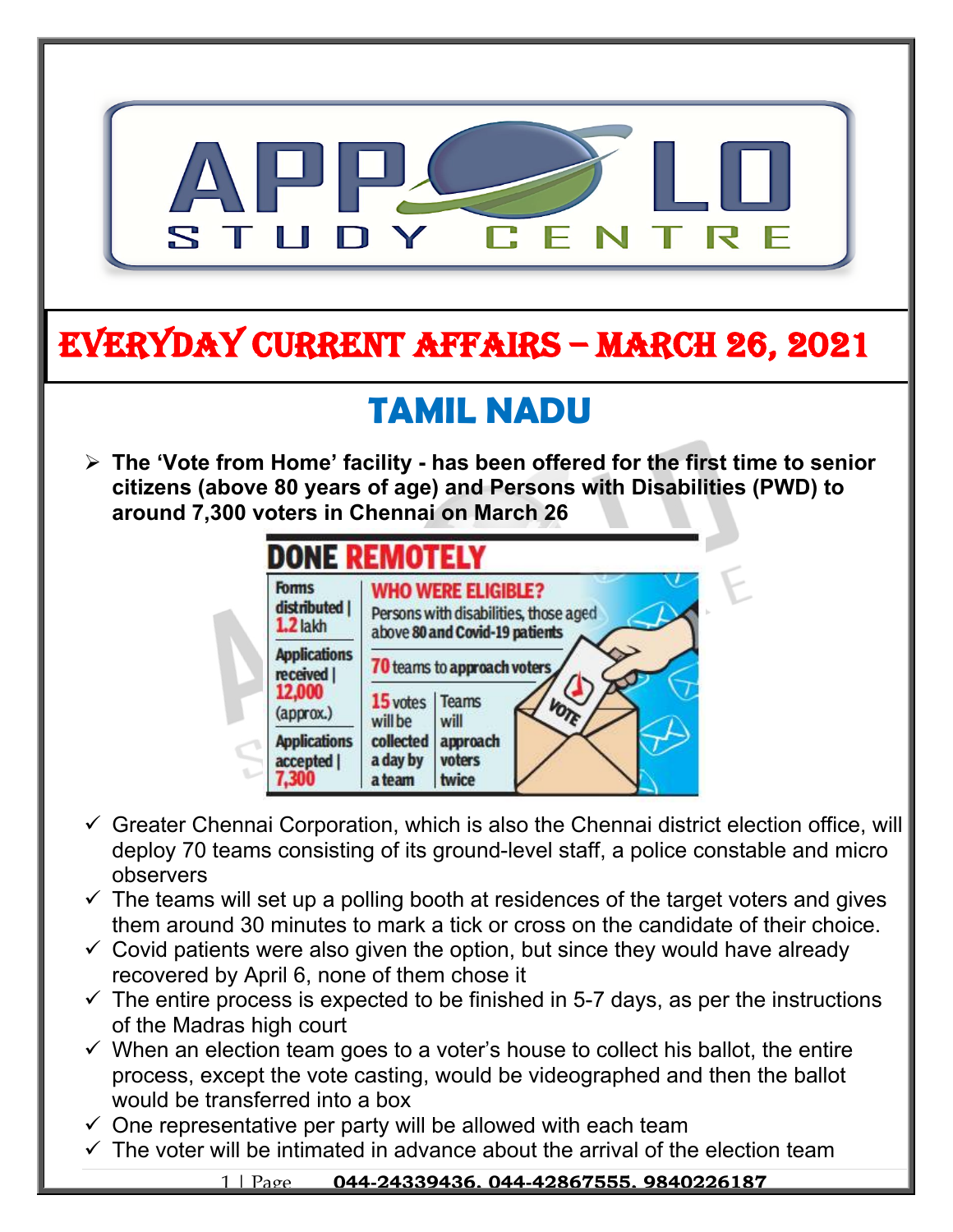- $\checkmark$  In case the voter isn't at home, only one more chance will be given.
- $\checkmark$  However, those unable to cast ballot thus can't vote on April 6.
- $\checkmark$  On April 6, time has been extended to 7pm to allow Covid patients to vote.
- $\checkmark$  The 50 lakh-odd voters in 16 assembly constituencies in Chennai will vote on April 6 alongwith the entire state in the assembly elections

### **STATES**

- **On March 25, Kempegowda International Airport in Bengaluru created history when its northern runway re-opened for operations alongside its southern runway**
- $\checkmark$  This makes it the only airport in south India to have parallel operation runways.
- $\checkmark$  The renovated runway has new lighting and two additional taxiways that can help reduction of taxiing time of the aircraft at the airport.

### **NATIONAL**

- **On March 25, India recorded the fastest 1-lakh rise in the active case count since the beginning of the pandemic**
- $\checkmark$  The active Covid-19 cases in the country crossed 4 lakh mark on the day, after going past the 3-lakh mark five days earlier



- $\checkmark$  India recorded 59,117 fresh cases on March 25, the highest single-day count since October 17, 2020
- $\checkmark$  Maharashtra reported another all-time high of 35,952 new infections in a single day.
- $\checkmark$  The fastest increase of 1 lakh cases before this was the rise from 9 lakh active cases to 10 lakh in six days during the peak of the pandemic in mid-September last year.
- $\checkmark$  The second wave of the Covid-19 infection might last up to 100 days counted from February15, says a research report from SBI.
- $\checkmark$  The report predicts that India might reach the peak in the second half of April

### 2 | Page **044-24339436, 044-42867555, 9840226187**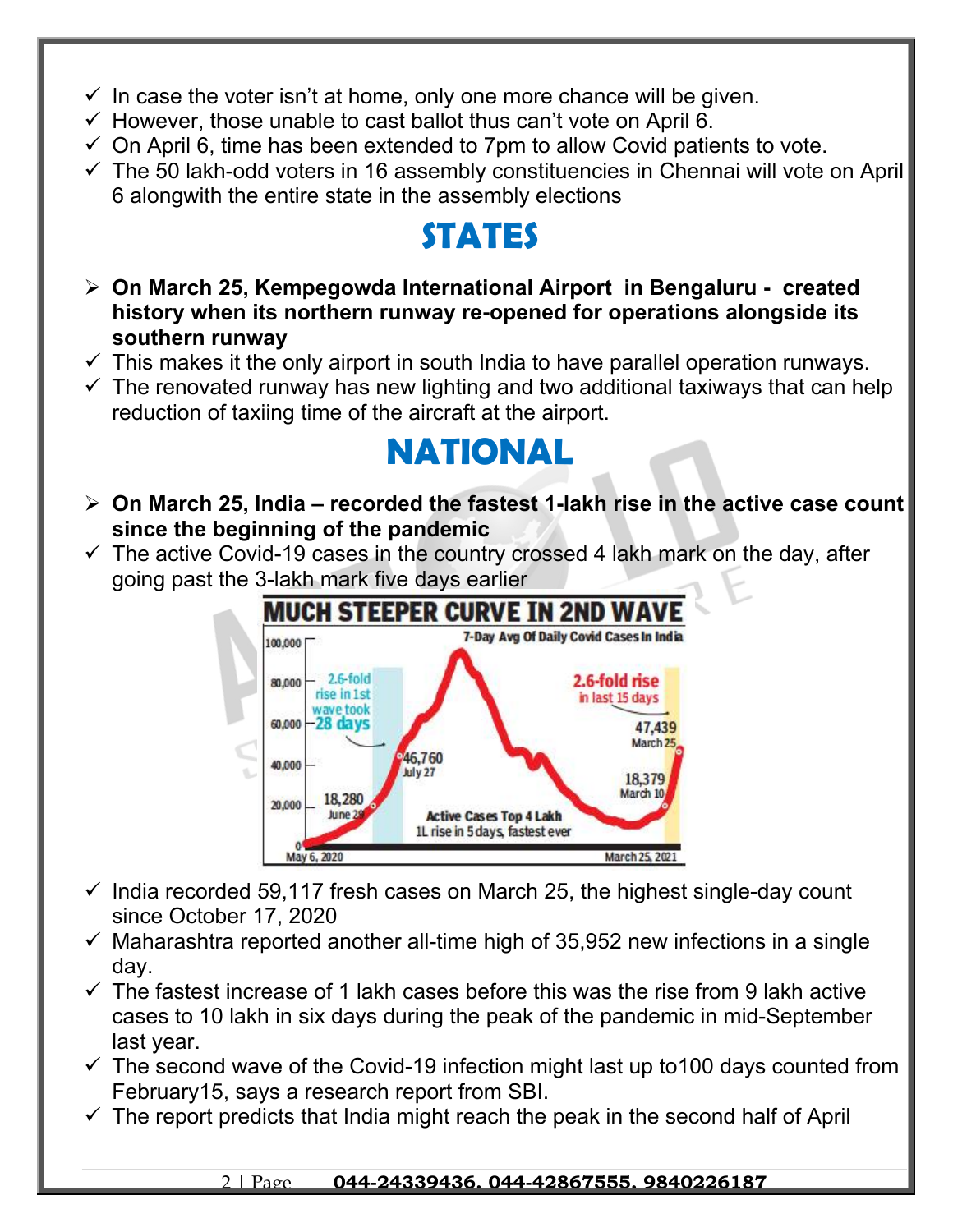- $\checkmark$  It estimates the second wave to result in a total of around 25 lakh Covid-19 cases across the country based on trends till March 23
- $\checkmark$  The report, titled 'Second wave of infections: The beginning of the end?', also mentions Covid vaccination as a key tool to combat the pandemic
- $\checkmark$  Meanwhile, India has administered over 5.3 crore vaccine doses.
- $\checkmark$  The government has now decided to open up Covid vaccination for all above 45 years from April 1, irrespective of co-morbidities
- **The Lok Sabha witnessed a record 114% productivity in the budget session, which was adjourned sine die on March 25**
- $\checkmark$  The Union budget was discussed for 14 hours and 42 minutes in which a total of 146 members participated.
- $\checkmark$  The Rajya Sabha witnessed high productivity of about 90% and passing of 19 bills during 23 sittings in the budget session
- $\checkmark$  The upper house functioned a total of 104 hours 23 minutes against the total scheduled time of 116 hours and 31 minutes, as per its Chairman Venkaiah Naidu
- $\checkmark$  During the budget session, 17 government bills were introduced and a total of 18 bills were passed by the Lok Sabha.

## **SUPREME COURT VERDICT**

- **On March 25, the Supreme Court introduced 'indirect discrimination' criterion in Indian jurisprudence for the first time ever**
- $\checkmark$  The court observed that, in order to achieve substantive equality prescribed under the Constitution, indirect discrimination must be prohibited
- $\checkmark$  The bench observed that the distinction between direct and indirect discrimination lies in the fact that the former is based on 'intent' and the latter is based on 'effect'
- $\checkmark$  This concept was introduced in the case relating to 86 women Short Service Commission officers seeking grant of permanent commission in the Army
- $\checkmark$  In a landmark decision, the Supreme Court allowed the pleas of women SSC officers to be fairly evaluated for permanent commission
- $\checkmark$  A bench of Justices D Y Chandrachud and M R Shah said the process by which women officers were evaluated did not address the gender discrimination concern raised in the verdict delivered by the apex court last year.
- $\checkmark$  The bench noted that the structure of our society is created by males for males where talk of equality is a farce.
- $\checkmark$  The SC bench listed the achievements of 26 outstanding women Army officers who are disqualified by the Army for permanent commission (PC).
- $\checkmark$  It had cited the cases of Lt Col Shikha Yadav, who was awarded the COAS commendation, Lt Col Tashi Thapliyal , who was awarded the Vishisht Seva Medal and Major Pallavi Sharma who has a proven track record in shooting championships, but still denied the PC by the Army

#### 3 | Page **044-24339436, 044-42867555, 9840226187**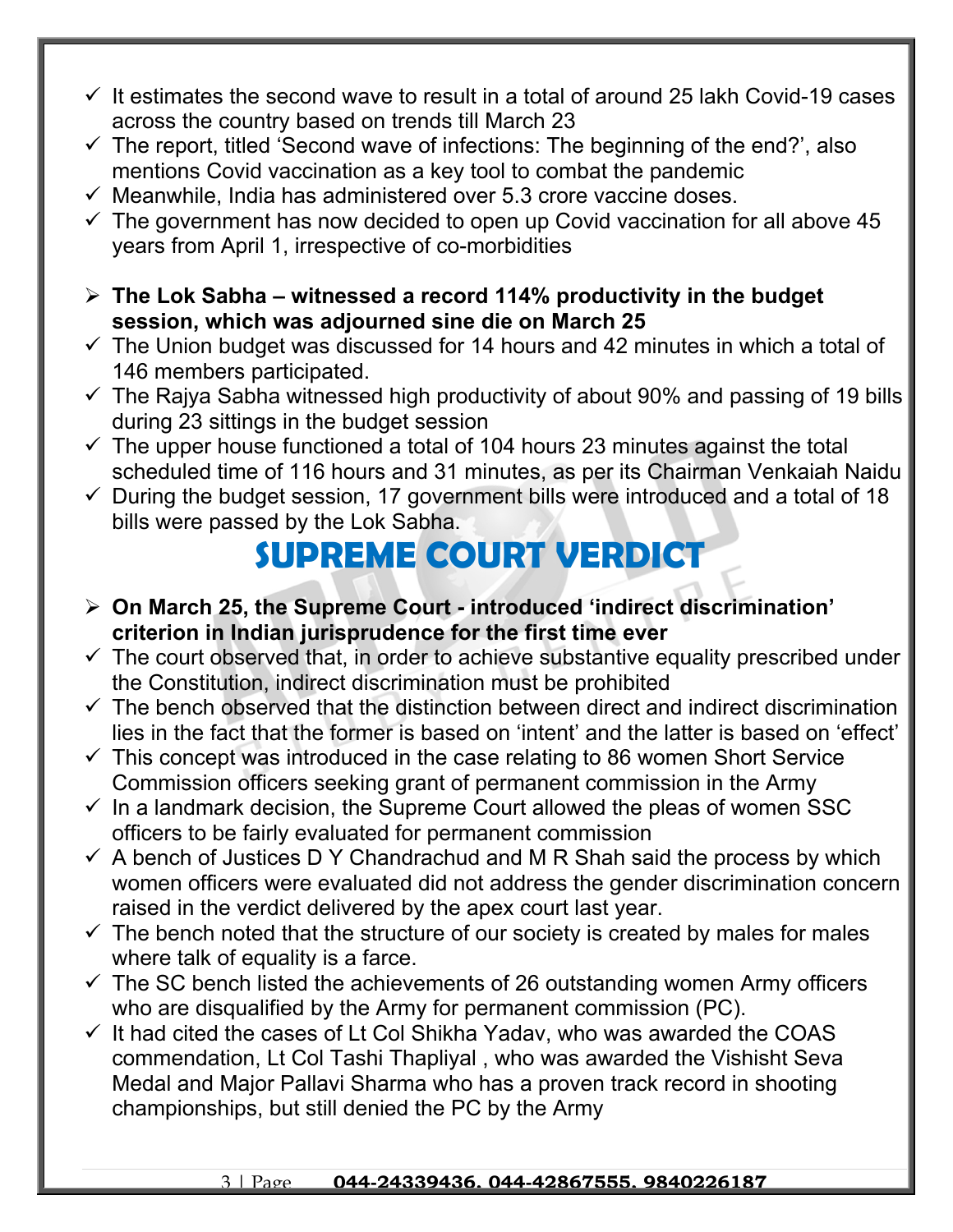- $\checkmark$  The SC had directed that within three months, all serving SSC women officers have to be considered for permanent commission irrespective of them having crossed 14 years or, as the case may be, 20 years of service.
- $\checkmark$  The women officers had first moved the Delhi high court in 2003 seeking permanent commission, which was allowed by the court in non-combat units in 2010.
- $\checkmark$  In its landmark verdict delivered on February 17, 2020, the apex court had directed that women officers in the Army be granted permanent commission
- **On March 25, the Supreme Court in principle decided to resort to the never used constitutional provision for engaging retired high court judges to tackle the huge pendency in HCs**
- $\checkmark$  At present, vacancies in HC judges had touched 40% of the sanctioned strength, while the pendency of cases in HCs touched half a million

#### **SC SEEKS SOPS FOR EX-**According to Art 224A  $\triangleright$  Of the 1,080 high court judge posts "The chief justice of an across India, 420 are currently vacant **HC, with the previous**  $\triangleright$  There are cases pending for 25 to 30 consent of the President, years in some high courts request any person who > Why was the government sitting has held the office of judge of that court or of over 45 names recommended for any other high court to sit appointment as judges and not and act as a judge of the sending them to the SC collegium for scrutiny, asks a CJI-bench of the SC **HC for that state."**

- $\checkmark$  A bench of Chief Justice S A Bobde and Justices Sanjay K Kaul and Surya Kant sought responses from HCs on framing standard operating procedures to recall retired HC judges under Article 224A of the Constitution.
- $\checkmark$  It said the exercise would be completed on April 8, the next date of hearing.
- $\checkmark$  According to Article 224A, "The chief justice of an HC for any state may at any time, with the previous consent of the President, request any person who has held the office of judge of that court or of any other high court to sit and act as a judge of the high court for that state."
- $\checkmark$  Judges who have retired after spending 15-20 years in HCs would be eminently suitable to adjudicate old cases and their tenure will end once the pendency is dealt with, the CJI said
- $\checkmark$  There have been precedents of recalling retired judges to work as SC judges under Article128 of the Constitution, but that practice went into disuse after1975.
- $\checkmark$  However, no retired HC judge was ever called back for another innings.
- $\checkmark$  As on date, there is a huge vacancy of 420 posts in the sanctioned strength of 1,080 judges in HCs

# **INDIA AND NEIGHBOURS**

 **Prime Minister Narendra Modi – to arrive in Dhaka for the 'Bangabandhu' Mujibur Rahman anniversary celebrations on March 26**